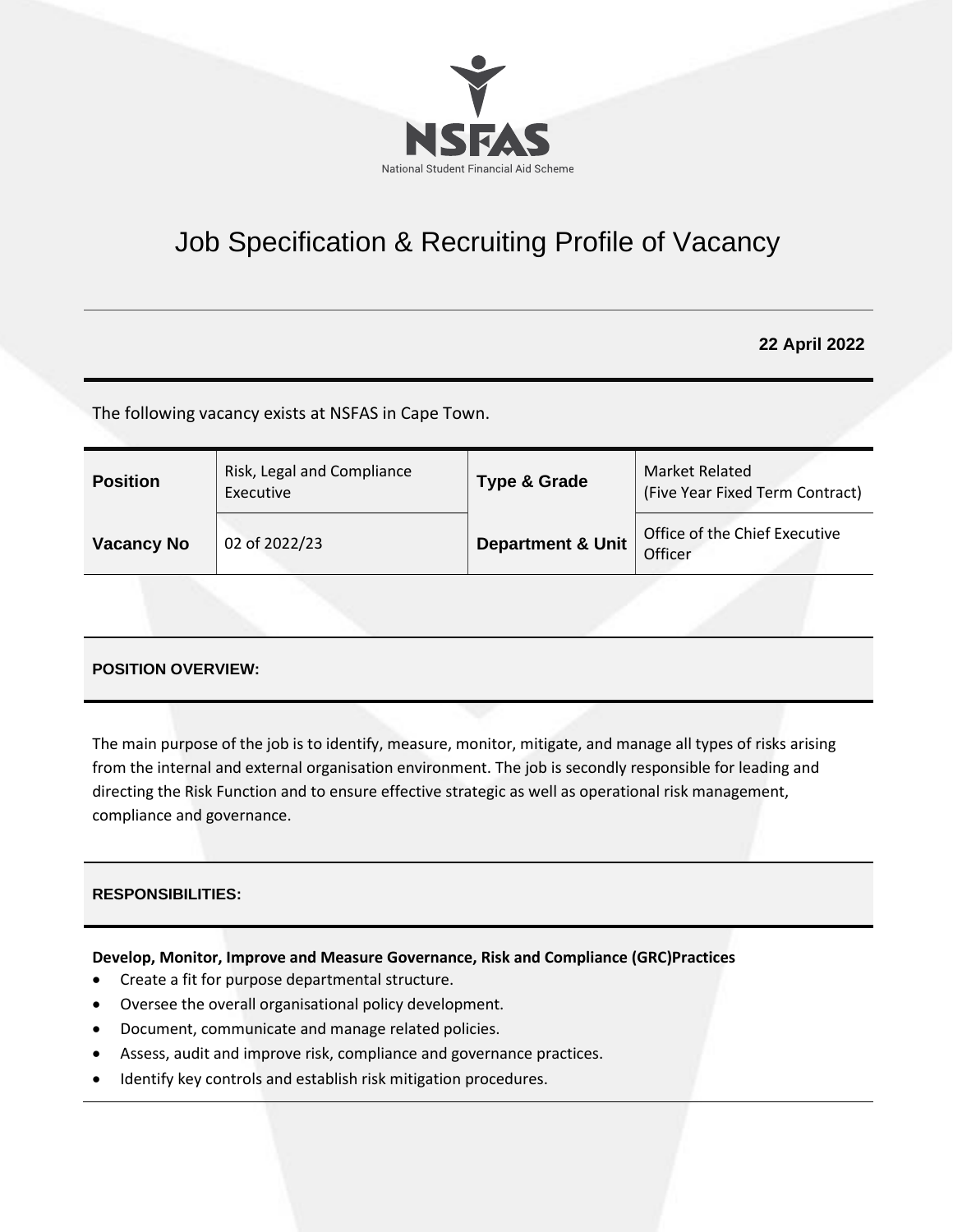

- Improve forensic practices.
- Improve organisational GRC awareness and provide value adding services
- Improve organisational values.
- Identify, assess and prioritize risk.
- Report on risks.
- Remain current and stay abreast on risk, compliance and governance requirements.
- Monitor and lead the implementation of the organisational audit plan.

#### **Contribute to Strategic Development for the Department**

- Provide input into the strategy for the department/section.
- Develop and maintain relevant policies & procedures.
- Provide input into budget and ensure budget management.
- Improve financial management practices for GRC department.
- Achieve departmental operations plan objectives.
- Improve governance, risk and compliance practices for GRC department.
- Resolve and close internal and external audit findings.

#### **Ensure Compliance, Monitoring, Evaluation and Sound Reporting**

- Use of standard reporting templates and tools and make recommendations for improvements over time.
- Monitor compliance of section and direct reports with compliance needs of the APP service unit plans.
- Submit performance and compliance reports timeously and to required standards.
- Report on business performance.

#### **Leading High-Performance Teams**

- Set, control and report on key performance areas and performance contracts.
- Coach, mentor and train the team and develop reports for performance improvement, career progression and recognition purposes.
- Maintain compliance, consistency, and take corrective action when needed.
- Participate in HR and organisational recruitment processes.
- Improve employee engagements.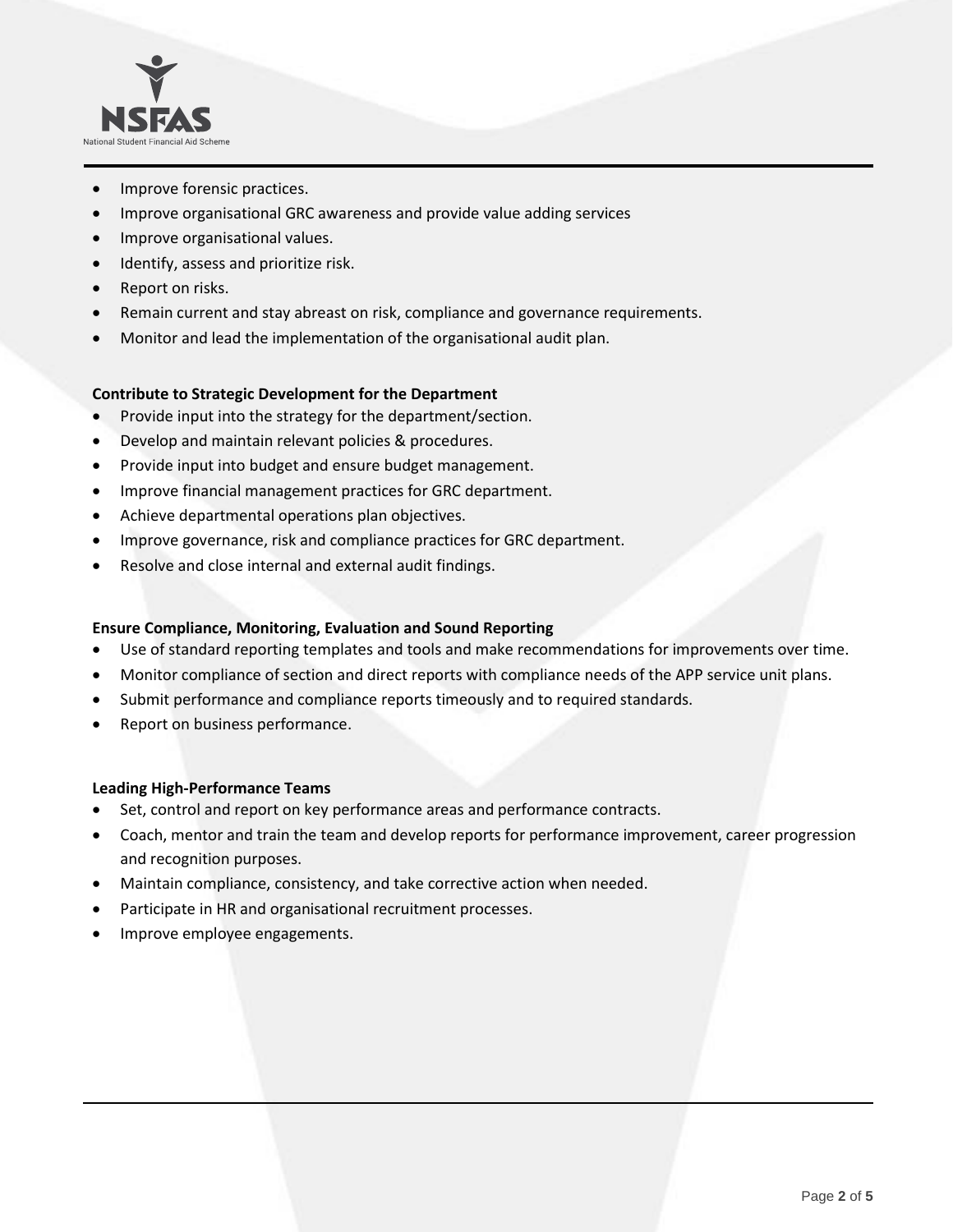

## **Ensure Compliance to all HSEQ Legislation, Policy & Procedures**

- Maintain and support HSEQ policies, standards and principles.
- Oversee the section's HSEQ legal compliance to meet departmental requirements.
- Act as the primary information source for the team, communicate and maintain quality control policies and standard work procedures to functional teams.
- Ensure that service suppliers to the function are not exposed to hazards to their health and safety.

#### **Board Committee Reporting**

- Develop reports on the GRC value chain practices to the Office of the CEO, Board Committee and the Board.
- Submit policies for review and adoption
- Report on audit and risk issue identified in GRC and controls put in place

#### **DESIRED SKILLS AND EXPERIENCE**

#### **Minimum requirements:**

- Postgraduate qualification in Law/Commerce/Business/Auditing
- 10 years' experience in a similar position, of which 5 years is at a senior management level

#### **Preferred:**

- Masters' qualification in Law (LLM).
- More than 5 years' experience in a management role.
- Auditing background.

#### **Skill and Competencies:**

- Strategic and visionary leadership
- Resource management, including people and performance management
- Building interpersonal relationships
- Decision-making and problem solving
- Building strategic alliances and partnerships
- Emotional intelligence
- Political sensitivity
- Transformation and change leadership
- Systems & Flexible thinking
- Diplomatic sensitivity
- **Persuasion**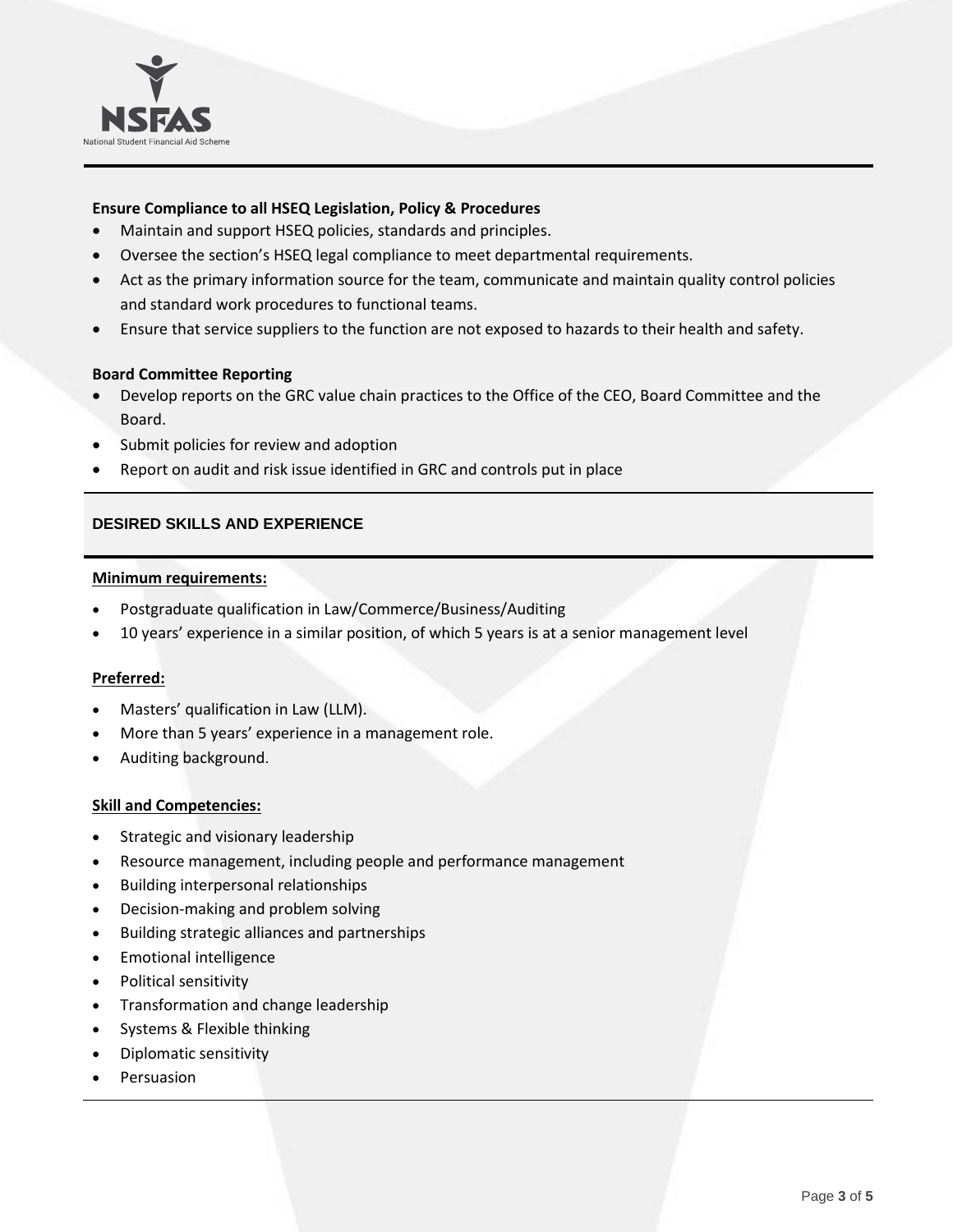

- Negotiating
- Business knowledge
- Strategic thinking
- **Resilience**

#### **Computer skills required:**

- MS Word Intermediate
- MS Excel Intermediate
- MS Power Point Intermediate
- MS Outlook Intermediate

## **REMUNERATION & BENEFITS**

**Remuneration Package:** NSFAS offer a Competitive Remuneration Package.

Total Cost to Company per annum inclusive of all benefits and company contributions.

## **PLEASE NOTE**

## **Closing date: 06 May 2022**

Interested applicants Interested applicants must complete an **Employment Application Form** available on the NSFAS website together with a detailed Curriculum Vitae, copies of academic qualifications, and names of three contactable referees to Ms. Fayroes Sherry via emai[l jobs@nsfas.org.za.](mailto:jobs@nsfas.org.za) NSFAS does not consider late applications. Staff on Leave must ensure that they check the NSFAS portals for advertised vacancies and familiarize themselves with the respective closing dates. NSFAS only corresponds with Shortlisted Candidates. If you do not hear from NSFAS within 2 months of the closing date, please consider your application unsuccessful.

Please note the following contact details are for enquiries about **JOB CONTENT ONLY** and **NOT** for application purposes. Enquiries: Email: [fayroess@nsfas.org.za](mailto:fayroess@nsfas.org.za)